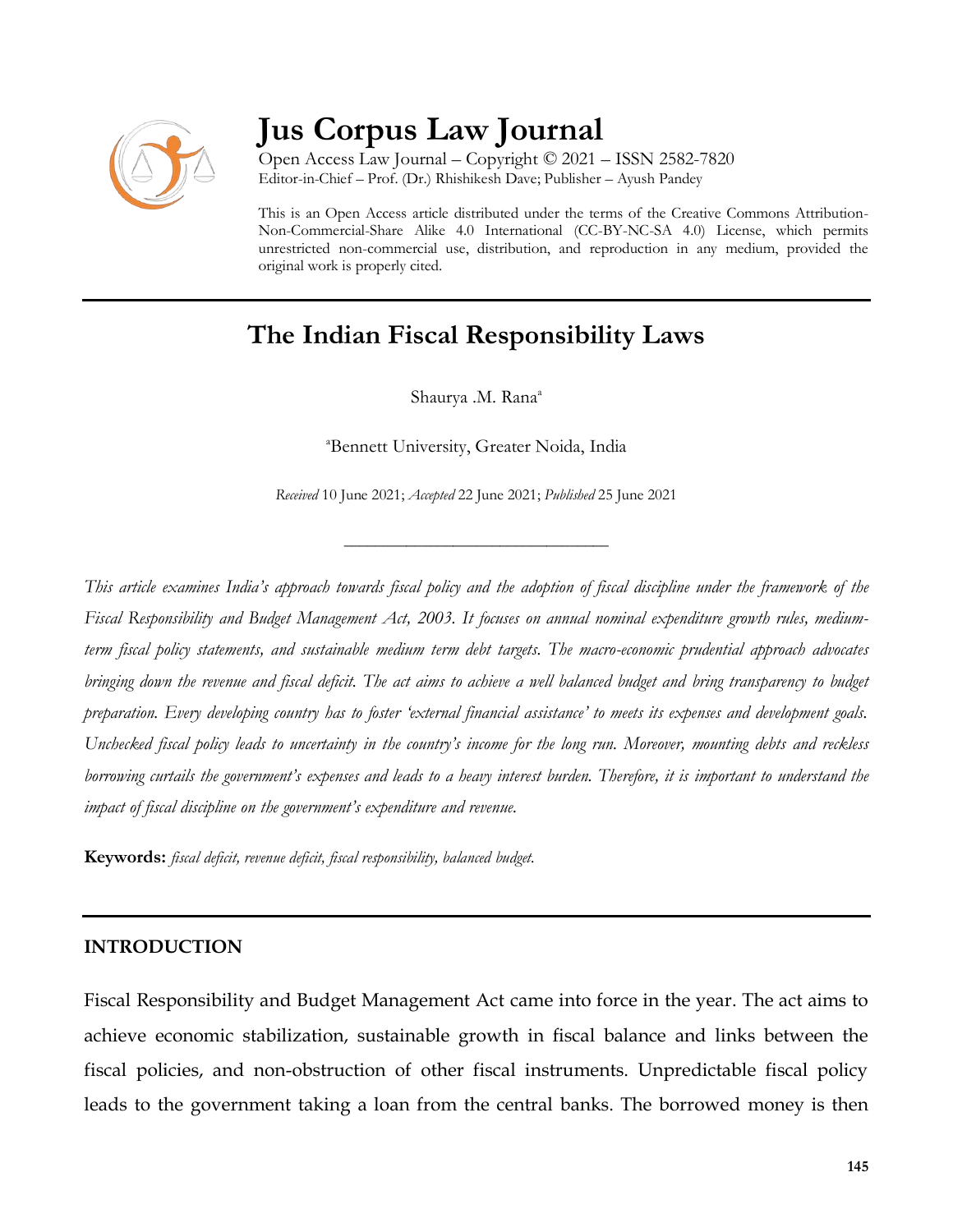financed and supported by the government to looser fiscal position which causes an increase in the demand for loanable funds and increases the interest rate. Uncontrolled government expenditure and investment cause a mounting rise in debt level, inflation, foreign trade restrictions, large tax imposition currency imposition. If these state affairs are not brought in check and no discipline is being imposed it will cause uncertainty and a volatile environment for the investors due to bursts in fiscal contractions and expansions. In the long run, it weakens the investment system by changing focuses in the short run.1The role of the fiscal policy rule is to reinstall confidence by easing financial constraints and support the growth of the economy. Control on government expenditure improves the fiscal position, brings down the excessive deficit and uplifting surpluses. Greater transparency on central government's fiscal operation i.e. debt-borrowing, debt, fiscal deficit, and revenue deficit. It strives for maintaining balance and introduces intergenerational equity, equitable distribution of debt, and creates fiscal stability in the other public sectors in the economy<sup>2</sup> .

#### **PRINCIPLE OF BUDGET MANAGEMENT**

 $\overline{\phantom{a}}$ 

Financial Responsibility ensures the budget management is done to achieve sustainability and macroeconomic sustainability for the long run. FRBM act adopts a macroprudential approach done under numerical rules as well as with procedural rules. Fiscal indicators for targets and coverages on government's borrowing and revenue, and to eliminate revenue deficit and reduce the fiscal deficit.<sup>3</sup>

FRBM, the act has been authorized through legislation and granted power under the Article 292<sup>4</sup> and 293 of the Indian Constitution<sup>5</sup> . Article 292 states that "*Borrowing by the Government of* 

<sup>1</sup> Ratin Roy & Ananya Kotia, 'History And Evolution Of The FRBM Act: Issues And Challenges' (*Economic*  Advisory Council to The Prime Minister, 2018) [<https://eacpm.gov.in/wp-content/uploads/2018/04/4.History](https://eacpm.gov.in/wp-content/uploads/2018/04/4.History-and-Evolution_FRBM_-4-Domain-Experts-1.pdf)[and-Evolution\\_FRBM\\_-4-Domain-Experts-1.pdf>](https://eacpm.gov.in/wp-content/uploads/2018/04/4.History-and-Evolution_FRBM_-4-Domain-Experts-1.pdf) accessed 15 May 2021

<sup>&</sup>lt;sup>2</sup> Cig`dem Akın & BC, 'Fiscal Responsibility and Budget Management Act In India A Review and Recommendations for Reform' (*Asian Development Bank*, 2017)

[<sup>&</sup>lt;https://www.adb.org/sites/default/files/publication/337306/swp-52.pdf>](https://www.adb.org/sites/default/files/publication/337306/swp-52.pdf) accessed 15 May 2021 <sup>3</sup> Kotia (n 1) 1

<sup>4</sup> Constitution of India, art 292 "*Borrowing by the Government of India: The executive power of the Union extends to borrowing upon the security of the Consolidated Fund of India within such limits, if any, as may from time to time be fixed by Parliament by law and to the giving of guarantees within such limits, if any, as may be so fixed*"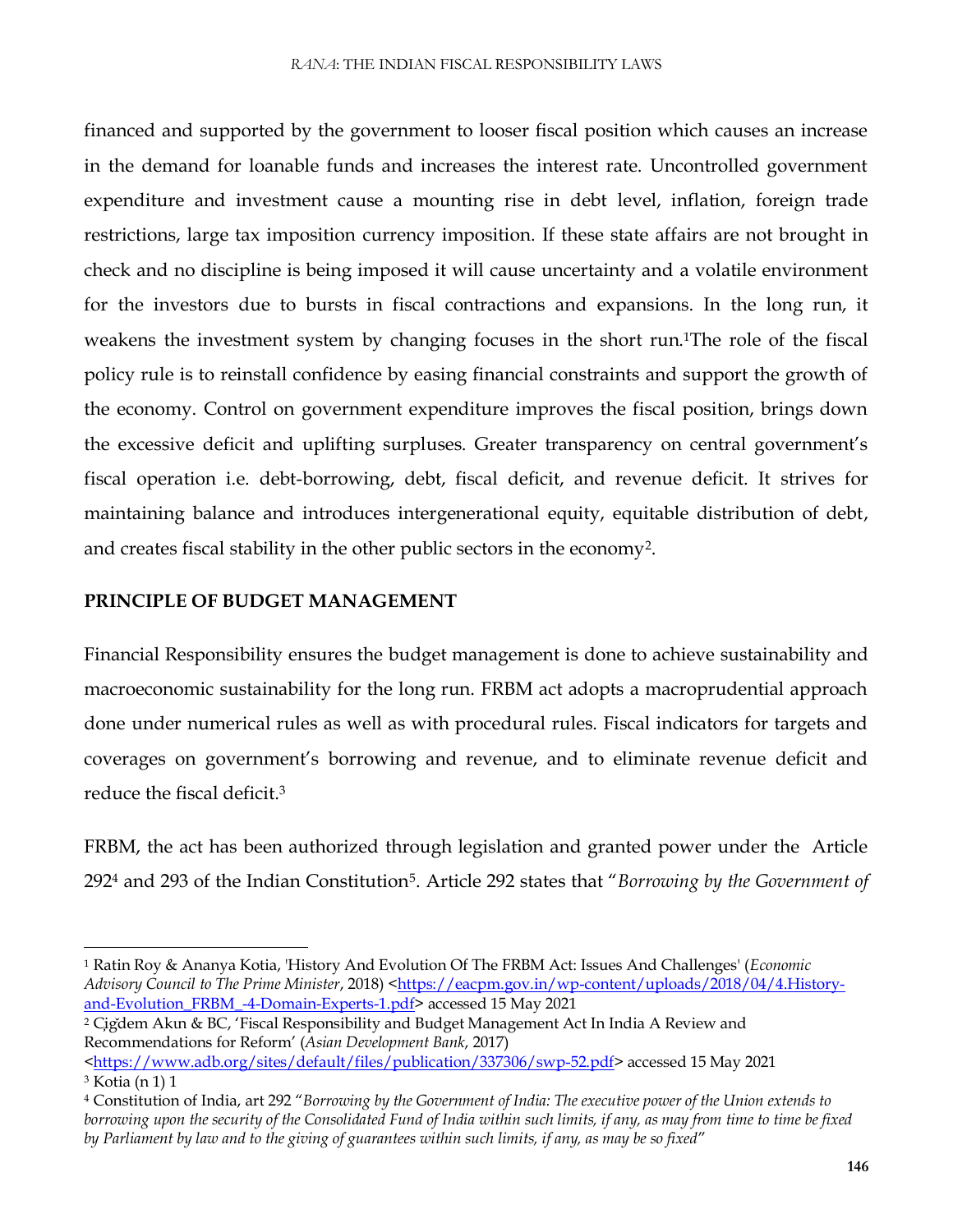*India The executive power of the Union extends to borrowing upon the security of the Consolidated Fund of India within such limits, if any, as may from time to time be fixed by Parliament by law and to the giving of guarantees within such limits, if any, as may be so fixed*".<sup>6</sup> Thus putting a limit on borrowing and extending guarantees carried by the government*.* Moreover, it gives the role of transparency, appoints authority to be more responsible, and has come under the surveillance of the policy rules. Therefore, following the principle that government is responsible towards its people.<sup>7</sup> Parliament can authorize Comptroller and Auditor General, to review reports by exercise its power on its behalf as stated under Article 148 of the Constitution and Section 7A. 8 Suitable measures have been adopted and operated on the account of public interest. Annual financial statements, demand for grants, disclosure of more significant details, and changes in the standard of practices and policies by the central government are informed to both the House of Parliament. Financial statements are laid down before or in presence of the parliament medium-term fiscal policy statement by the central government. Similarly, statements like macro-economic framework statements and fiscal policy strategy statements are conducted in each financial year<sup>9</sup> .

Similarly, rules have been laid down on the subject of '*borrowing principles*' and prohibits government debt-borrowing from the central bank i.e., the Reserve Bank of India. In India, the FRBM act 2003 sets a limit of 50 percent of GDP on total liabilities of the Central government's assets. The FRBM act is operationally effective as it seeks 'the *year to year ceiling'* rather than '*a* 

 $\overline{a}$ 

<sup>5</sup> Constitution of India, art 293 Borrowing by States, "*(1) Subject to the provisions of this Article, the executive power of a State extends to borrowing within the territory of India upon the security of the Consolidated Fund of the State within such limits, if any, as may from time to time be fixed by the Legislature of such State by law and to the giving of guarantees within such limits, if any, as may be so fixed*, *(2) The Government of India may, subject to such conditions as may be laid down by or under any law made by Parliament, make loans to any State or, so long as any limits fixed under Article 292 are not exceeded, give guarantees in respect of loans raised by any State, and any sums required for the purpose of making such loans shall be charged on the Consolidated Fund of India*, *(3) A State may not without the consent of the Government of India raise any loan if there is still outstanding any part of a loan which has been made to the State by the Government of India or by its predecessor Government, or in respect of which a guarantee has been given by the Government of India or by its predecessor Government*, *(4) A consent under clause ( 3 ) may be granted subject to such conditions, if any, as the Government of India may think fit to impose CHAPTER III PROPERTY, CONTRACTS, RIGHTS, LIABILITIES, OBLIGATIONS AND SUITS."*

<sup>6</sup> Constitution of India, art 292

<sup>7</sup> 'Report, Volume III, Centre-State Financial Relations And Planning*"* (*Commission On Centre-State Relations*, 2010) < [http://interstatecouncil.nic.in/wp-content/uploads/2015/06/volume3.pdf>](http://interstatecouncil.nic.in/wp-content/uploads/2015/06/volume3.pdf) accessed 17 May 2021

<sup>8</sup> Fiscal Responsibility and Budget Management Act 2003, s 7A

<sup>9</sup> *Ibid* s 3(4)(a)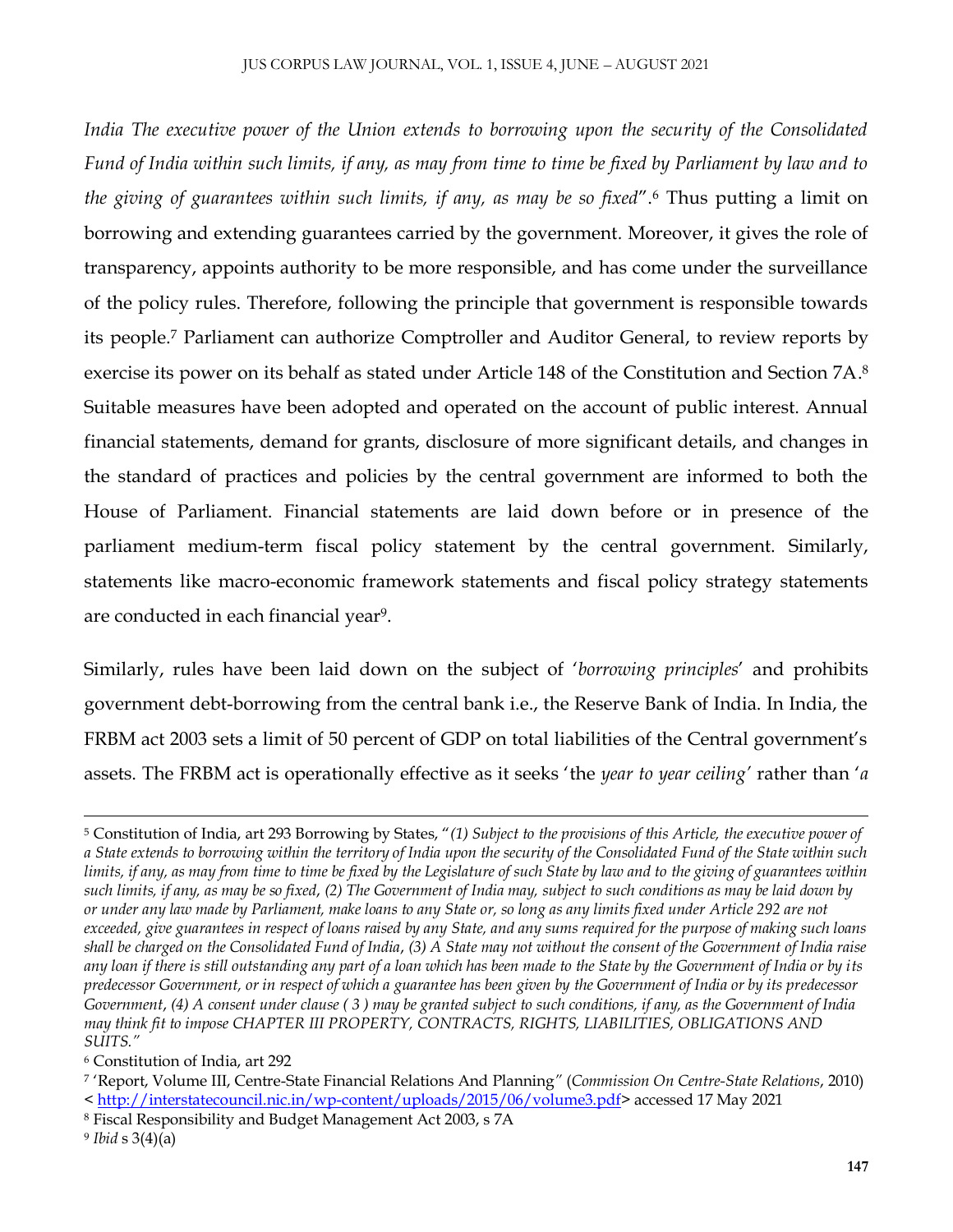*medium-term ceiling'*. Any finance covering the subject of expenditure and revenue is under the subject of fiscal deficit as per FRBM act 2003. It ensures that the government fiscal stands are empowered by pre-empting public resources, not at the cost of desirable expenditure such as building infrastructure for rural and Urban Development, 100% electricity supply for the rural area, building roads, healthcare, and education schemes. The capital expenditure should be in a declining ratio to total expenditure and prevents the continued fiscal deficit. Fiscal deficit caused by government's uncontrolled financing which causes more demand for money in terms of high expenditure. Therefore, the FRBM act of 2003 governs how deficits are to be financed in proportion to nations' GDP<sup>10</sup> .

FRBMA set out rationales for targeting the revenue deficit, fiscal deficit, revenue receipt, revenue expenditure, and liabilities of the government corresponding to the assets of the government. It depicts, an equal proportion of borrowed funds for the Centre and State which will yield the future revenue not for capital investment but for consumption and payments of subsidies pensions, and salaries. It gives a broad picture towards spending and lays down rules for the elimination of revenue deficits which has been broadly justified under the FRBM act, 2003. In May 2016 the Central government appointed N.K. Singh and set up a committee to review the FRBM, act of 2003. The committee stated that reducing revenue expenditure by eliminating of revenue deficit is not always seen as feasible.<sup>11</sup>

Fiscal Responsibility Laws (FRLs) checks on the expenditure being carried on for the purpose of generating future income stream and aims for a zero revenue deficit. The Reserve Bank of India (RBI) has enforced to set out a balance between government expenditure and revenue which are reflected in account balance. FRBM, the act of 2003 provides an '*escape clause*' for non-performance towards the stipulated act. It acknowledges certain development of

 $\overline{a}$ 

<sup>10</sup> Subramanya A & Nithyananda N, 'Impact of FRBM act 2003 on levels and composition of expenditure of the government of India: an evaluation and policy implication' *(*2017) 6(11) International Journal of Current Advanced Research

<sup>11</sup> 'Responsible Growth: A Debt And Fiscal Framework For 21st Century India' (*FRBM Review Committee Report*, 12 April 2017)

[<sup>&</sup>lt;https://dea.gov.in/sites/default/files/Volume%201%20FRBM%20Review%20Committee%20Report.pdf>](https://dea.gov.in/sites/default/files/Volume%201%20FRBM%20Review%20Committee%20Report.pdf) accessed 19 May 2021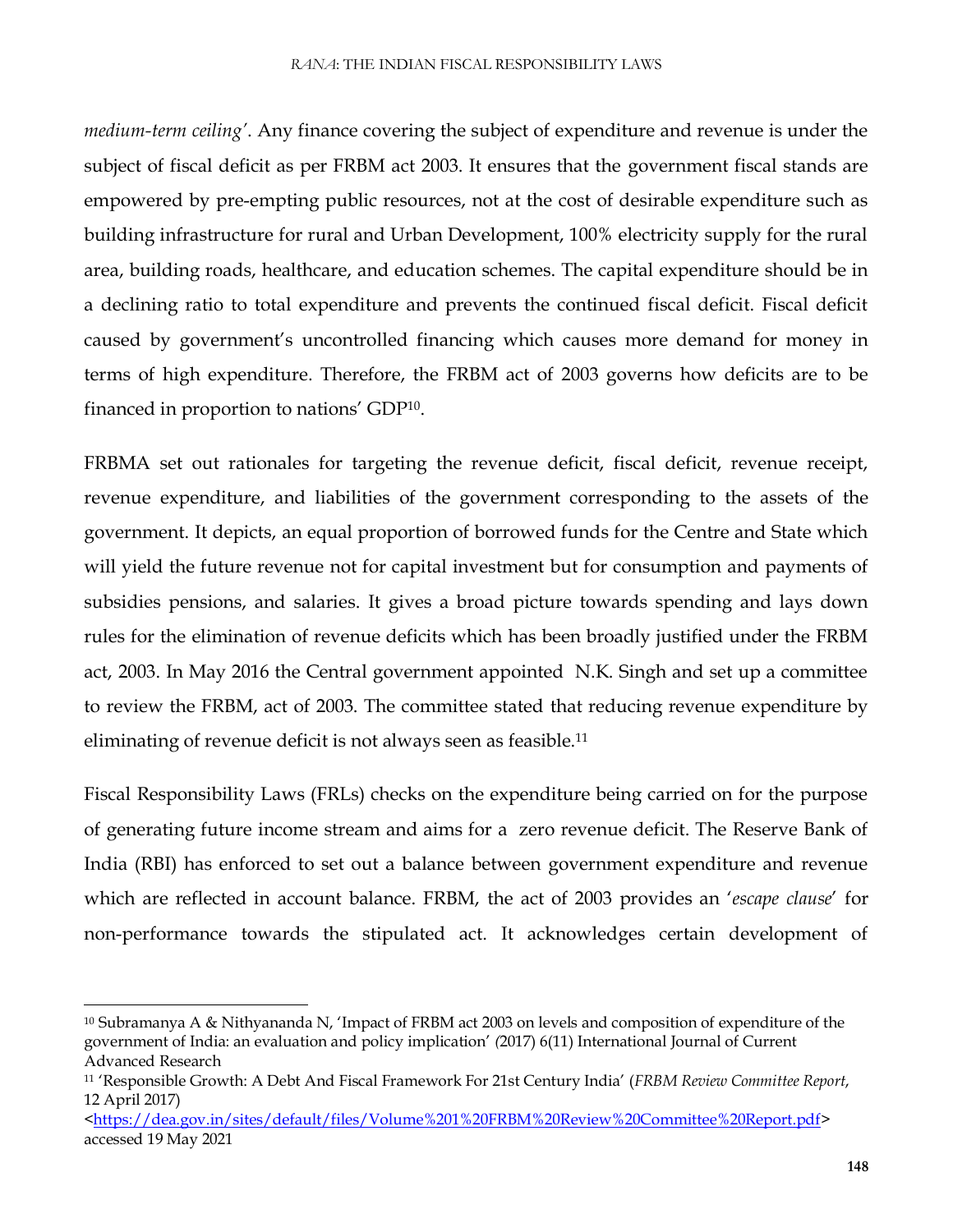circumstances that embark upon the internal disturbance or occurrence of any natural or unforeseeable calamities or any happening in the future<sup>12</sup> .

Borrowing of money should not be constrained as long as it does not deter the sustainability of long-term stabilization of debt-borrowing. FRBM, act focuses on establishing a mid-term limit on debt- GDP ratio. It gives certain authorities control over factors that are usually exposed to evaluation of setting annual operational targets and calculate state's debt burdens which are engaged by the state expenditure<sup>13</sup>. Such adoption of a macroprudential approach aims to safeguard financial stability.

## **HISTORICAL PERSPECTIVE**

Fiscal responsibility was first acknowledged by the Constituent Assembly while drafting the Indian Constitution. Art. 292 & 293 of the Indian Constitution state that, government borrowing and funding programs should be within the explicit targets. Such executive power extended to the borrowing of security of the Consolidated Fund of India. Similarly, Article 293 grants the legislation the power to fix the limit on borrowing by the state government and put a limit on the guarantee given by the states. Dr. Bhimrao Ambedkar was the first to highlight the importance of fiscal discipline and put control on Constituent Assembly's borrowing in the parliamentary legislation. The Finance Commission has laid down the process of restructuring the fiscal transfer carried on by the government in accordance with fiscal responsibility. The Estimate and Public Accounts Committee of the parliament since Independence urged to fix the government's borrowing limit. In the early 1990s, India suffered a balance of payment crisis and it had to take a loan from the Reserve Bank of India (RBI) and the International Monetary Fund (IMF). The RBI repeatedly advocated the government to place a restriction on the ceiling on public debt and central government's deficits. The 11<sup>th</sup> Finance Commission was the first to introduce the concept of fiscal discipline for the purpose of tax devolution. It paved

 $\overline{a}$ 

[<https://www.researchgate.net/publication/318593423\\_FRBM\\_ACT-](https://www.researchgate.net/publication/318593423_FRBM_ACT-_A_STEP_TOWARDS_FISCAL_DISCIPLINE/fulltext/5a1e1b48aca272cbfbc0264a/FRBM-ACT-A-STEP-TOWARDS-FISCAL-DISCIPLINE.pdf)

<sup>12</sup> Kotia (n 1) 1

<sup>13</sup> Shishir Kumar Gujrati, 'FRBM ACT- A STEP TOWARDS FISCAL DISCIPLINE'

[\\_A\\_STEP\\_TOWARDS\\_FISCAL\\_DISCIPLINE/fulltext/5a1e1b48aca272cbfbc0264a/FRBM-ACT-A-STEP-](https://www.researchgate.net/publication/318593423_FRBM_ACT-_A_STEP_TOWARDS_FISCAL_DISCIPLINE/fulltext/5a1e1b48aca272cbfbc0264a/FRBM-ACT-A-STEP-TOWARDS-FISCAL-DISCIPLINE.pdf)[TOWARDS-FISCAL-DISCIPLINE.pdf](https://www.researchgate.net/publication/318593423_FRBM_ACT-_A_STEP_TOWARDS_FISCAL_DISCIPLINE/fulltext/5a1e1b48aca272cbfbc0264a/FRBM-ACT-A-STEP-TOWARDS-FISCAL-DISCIPLINE.pdf)*>* accessed 20 May 2021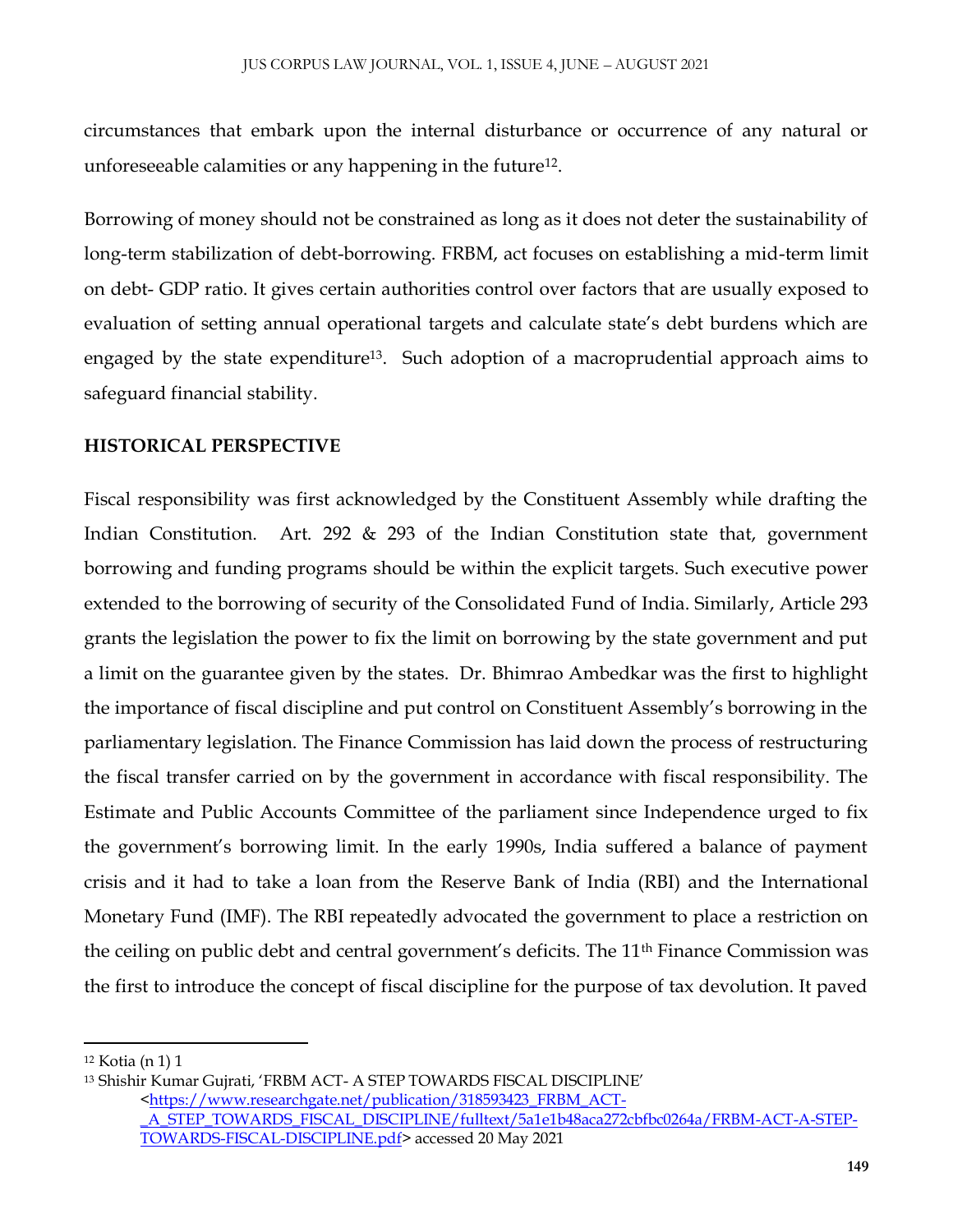the way for more measures to be employed for the improvement in the index of fiscal discipline. Later on, the 12<sup>th</sup> Finance Commission employed the concept of creating incentives for enhancement of fiscal management which modified the fiscal index made by the previous Commission. So on 13th Finance Commission also retained these same criteria for creating an index of fiscal discipline which is still being carried down from 2006 till present<sup>14</sup>. Many formulae have been discovered and are being used as a signal for achieving fiscal discipline. The recent recommendation by the NK committee for adoption for a more feasible & simple approach on the role of revenue deficit, fiscal deficit, and debt borrowing by the central and state government<sup>15</sup>.

### **IMPACT ON ECONOMY**

FRBMA has laid the framework to achieve prudence management towards fiscal policy. It is a direct positive relationship stimulated towards economic growth and stabilization of the macroeconomy. Prudential management aims to bring down the fiscal deficit, debt-borrowing, and revenue deficit. Although fiscal deficit, revenue deficit, and debt borrowing have not witnessed any changes. With the crash in the world economy in 2008,

the Central government invoked the '*escape clause'* i.e., non-performance towards the act by not following the said rule and provision laid under the act. The provision states that any development of circumstances caused by internal disturbance or caused by unforeseeable circumstances can give the government power of '*non-performance*. This empowers the government to raise the bar of fiscal deficit from 3% of the GDP to 6.85% of GDP*<sup>16</sup>*. The main purpose of the act was to reduce gross revenue deficit and gross fiscal deficit; however, due to the global financial crisis, the government had to revive the economy. The purpose of the *'escape clause'* was to recover from the global shock but to no avail, as it led to mounting debtborrowing from the central bank and a rise in the revenue deficit and fiscal deficit.

 $\overline{\phantom{a}}$ <sup>14</sup> Kotia (n 1) 1

<sup>15</sup> Sanhita Sucharita & Narayan Sethi, 'Fiscal Discipline in India' (2011) 2(1) Romanian Journal of Fiscal Policy [<https://www.econstor.eu/bitstream/10419/59803/1/717976254.pdf>](https://www.econstor.eu/bitstream/10419/59803/1/717976254.pdf) accessed 22 May 2021

<sup>16</sup> Kotia (n 1) 1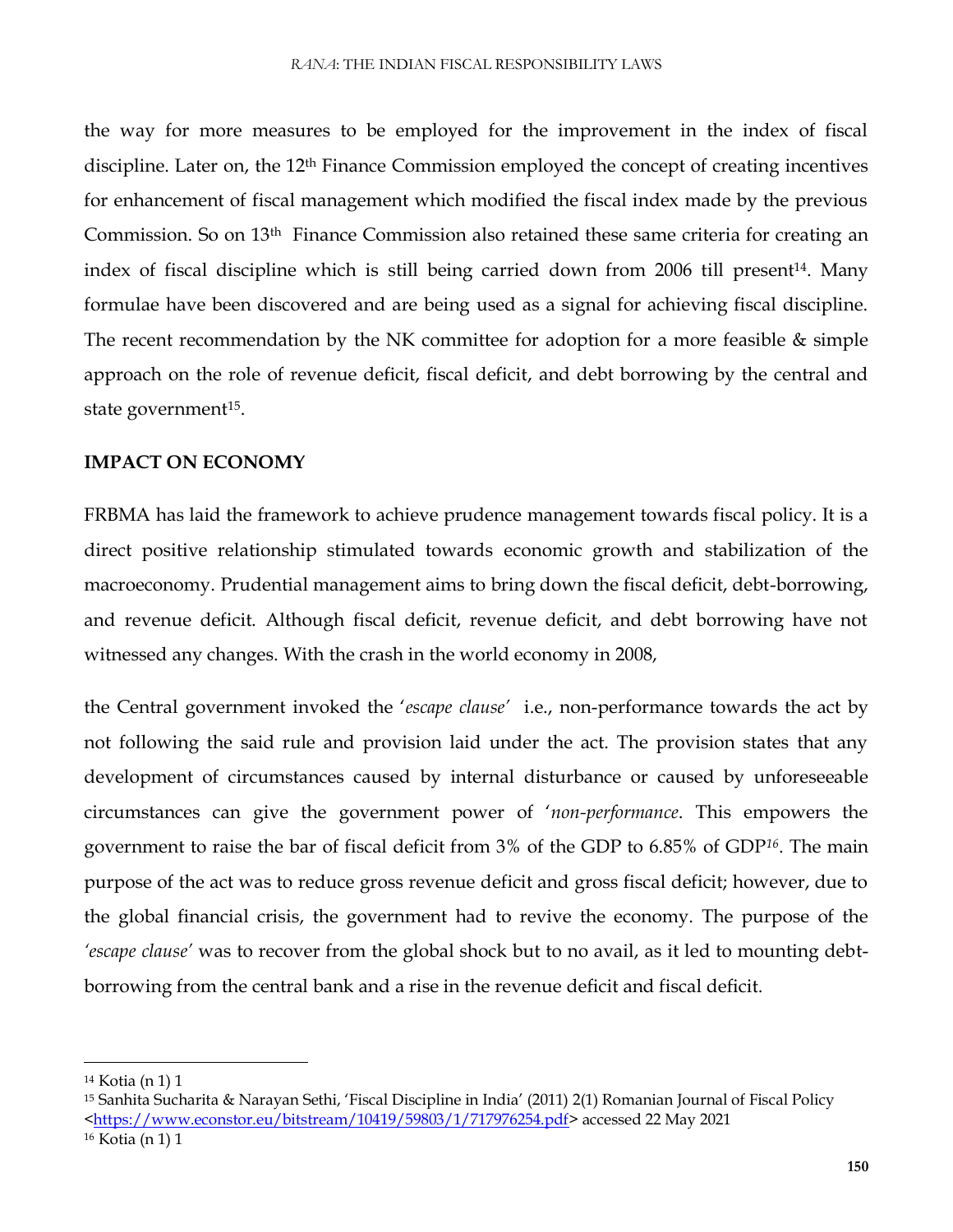#### JUS CORPUS LAW JOURNAL, VOL. 1, ISSUE 4, JUNE – AUGUST 2021

After the financial crisis, the government induced many schemes for the revival of the economy. The government started to initiate more expenditure for sectoral development which led to a breach in the limitation laid down under the act for fiscal deficit and revenue deficit. Due to high government expenditure and revenue deficit, it led to a huge imbalance. In the year 2015-16 the Union and State government aimed to reduce capital expenditure and maintain equilibrium between expenditure and revenue deficit. The Indian government has adopted new procedures, on the recommendation of N.K. committee. Due to covid-19 and one of the most stringent lockdowns in the history of India led to the deterioration of the economy thus, hampering the government revenue and creating an imbalance caused by the rise in government expenditure.<sup>17</sup>

Fiscal Responsibility Laws in India, for nearly two decades, have not been able to show any significant success. With the Implementation of FRBMA in 2003, the country's fiscal balance although has improved over the years, but is still under uncontrolled debt-borrowing that has been rapidly increasing. With the adoption of the Fiscal Responsibility Law, the country has postponed meeting the requirement laid under its FRL's numerical targets. Similarly, it has laid down the numerical targets which are only applied to the central government and believe in providing an incentive to engage quasi-fiscal activities for the public enterprises that are not covered under the Fiscal Responsibility and Budget Management act. India has complied with the targets laid down by the Central government which may not bring out an overall fiscal consolidation because the Indian States have major accounts or a large share of fiscal imbalances. The central government has encouraged its states to adopt FRLs or already under the process of adopting fiscal responsibility legislation. The Fiscal Responsibility Law has paved the way for increased transparency that conforms with standards of good practice. The FRBMA, 2003 has yet to cover up several dimensions such as **(1)** transparency which is a supplement to our constitutional framework still has many gaps that need to be filled, **(2)** It lacks a well-defined accounting system for the target fiscal indicator, **(3)** insufficient

 $\overline{\phantom{a}}$ 

<sup>17</sup> C Singh and others, 'A Review of the FRBM Act' (*IIMB*, June 2017)

[<sup>&</sup>lt;https://repository.iimb.ac.in/bitstream/123456789/10789/1/WP\\_IIMB\\_550.pdf>](https://repository.iimb.ac.in/bitstream/123456789/10789/1/WP_IIMB_550.pdf) accessed 24 May 2021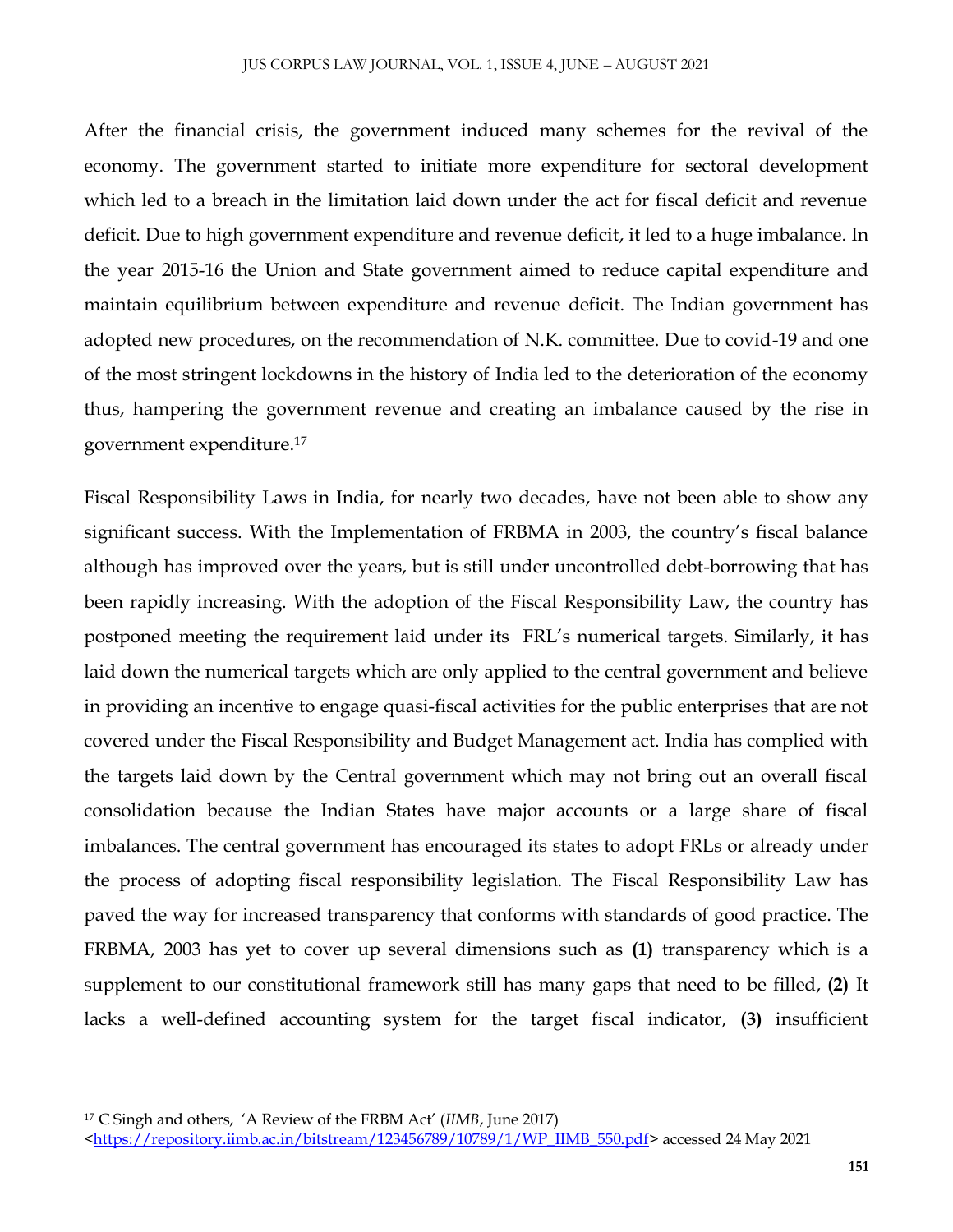transparency preparation for the budget, **(4)** widely defined escape clause and **(5)** lack of expenditure rule and debt target<sup>18</sup>.

#### **INTERNATIONAL EXPERIENCE**

 $\overline{\phantom{a}}$ 

The Fiscal Responsibility Law has been broadly defined through empirical studies, thorough use of fiscal performance, and rules to strengthen the fiscal Institution. The United States, during the year 1990s, has shown a positive and significant relationship between the existence of systematically well-balanced-budget provision for the state level and accommodations for the size of the state's budget deficits. The association between the states borrowing costs and the strength of financial institutions has made a significant impact. The Organisation for Economic Cooperation and Development member (OECD) countries have shown different priority in term of '*cross-section regressions'* and has laid there a foundation for the tighter budget rules and aim for lower deficits and borrowing. Hence, focuses on the procedural budget processes than a numerical target. Similarly, the Central and Eastern European countries aim to strengthen budget institutions only in terms of relationship with fiscal performance. European institutions have given absolute powers to the finance ministry and to their senior cabinet committees. Therefore, obstructing the president and parliament's discretion on finance and fiscal policies. Latin America, has given more importance to the notion of fiscal responsibility. Through binding constraints on the permissible size of fiscal deficits and rules, voting procedures from top-bottom during the budget process, and the budget transparency and control are coherent with the fiscal institution. Importance of hierarchical and transparent budget procedures" and "the use of medium-term fiscal frameworks.

As a matter of fact, while ascertaining a relationship is straightforward, but it is seen to be difficult in establishing causality. Although adoption for good budget institutions reflects society's prudential fiscal policy. Modification in budget institutions and reform in the fiscal institutional have a huge impact on the fiscal policy, and it leads to discrepancy in the various

<sup>18</sup> Alejandro Sergio Simone & Petia Topalova, 'India's Experience with Fiscal Rules: An Evaluation and The Way Forward' (*IMF Working Paper*, 2009) [<https://www.imf.org/external/pubs/ft/wp/2009/wp09175.pdf>](https://www.imf.org/external/pubs/ft/wp/2009/wp09175.pdf) accessed 26 May 2021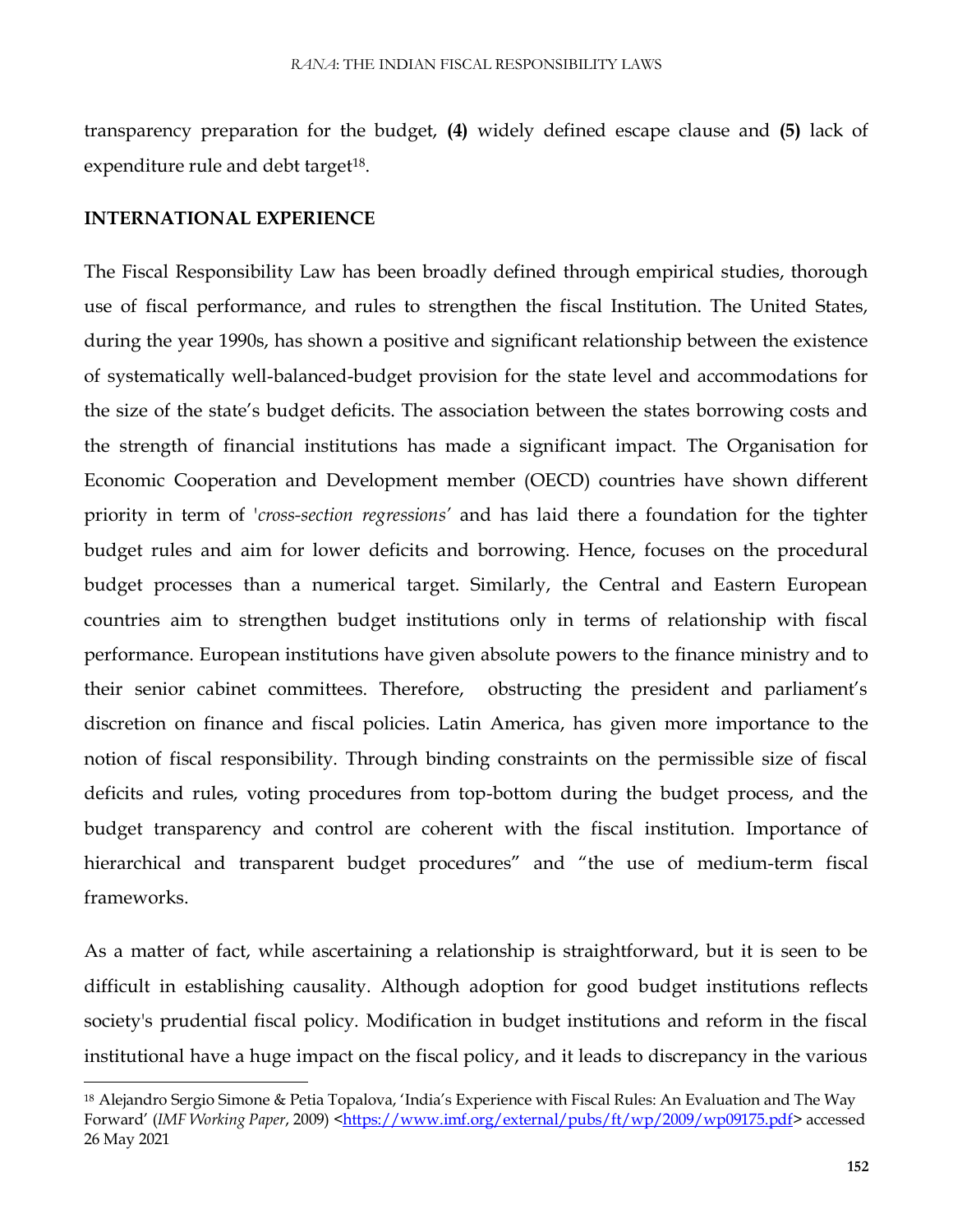process. For e.g., United States witnessed that, under the endogeneity the states which have support for the consolidation of fiscal support and likely to enforce and adopt a budget rule. Therefore, the center's control over the estimation of the impact of balanced budget rules on fiscal outcomes turns insignificant due to controlling for the state's endogeneity.

Through categorization of a panel between the both developed and developing countries<sup>19</sup> lay its research that fiscal rules and Fiscal Responsibility Law. It aims to reduce the deficit bias for average, but such frameworks do not exert independence in relation to its effects once the institutions' quality is accounted for. When causality issues are not accounted for, traditional econometric approaches will lead to misleading conclusions in relation to the link between FRLs and fiscal outcomes <sup>20</sup>. Therefore, the challenge is to lay the foundation for the correction in the timing of using the potential effect of FRLs. Hence, it is difficult to demonstrate a strong and clear link between FRLs and improvements in fiscal outcomes.

The Countries like Australia, New Zealand, and the United Kingdom, we're able to achieve fiscal performance, with help of the Fiscal Responsibility Law. It acquired the measurement used by the primary & overall balances and public debt and has shown a positive overall impact. Although, such a turnaround happened a few years before the implementation of the Fiscal Responsibility Laws. Fiscal responsibility law was an end result of society's change of preferences for advanced and tighter fiscal policies. Brazil also adopted a similar step towards fiscal policies which paved a way for major fiscal adjustment before introducing its FRL back in 2000. Therefore, the Fiscal Responsibilities Law in countries all around the world has given strong emphasis on the FRL's on rules and transparency provision. It is equally applied to all the relevant levels of government and supported by a well-developed accounting system and public expenditure management. Although critical reforms were taken in advance before the adoption of the FRL. Spain's FRLs have taken experience aim for providing a full assessment,

 $\overline{a}$ 

<sup>19</sup> Paolo Manasse, 'Procyclical Fiscal Policy: Shocks, Rules, and Institutions' (*International Monetary Fund*, 2006) [<https://www.imf.org/external/pubs/ft/wp/2009/wp09175.pdf](https://www.imf.org/external/pubs/ft/wp/2009/wp09175.pdf)*>* accessed 28 May 2021

*<sup>20</sup>* Ana Corbacho & Gerd Schwartz*, '*Fiscal Responsibility Laws and Fiscal Outcomes: A New Approach to Test for Structural Breaks' (*IMF Working Paper*, 18 October 2007)

[<sup>&</sup>lt;https://www.elibrary.imf.org/view/books/071/05461-9781589066090-en/ch05.xml>](https://www.elibrary.imf.org/view/books/071/05461-9781589066090-en/ch05.xml)accessed 28 May 2021